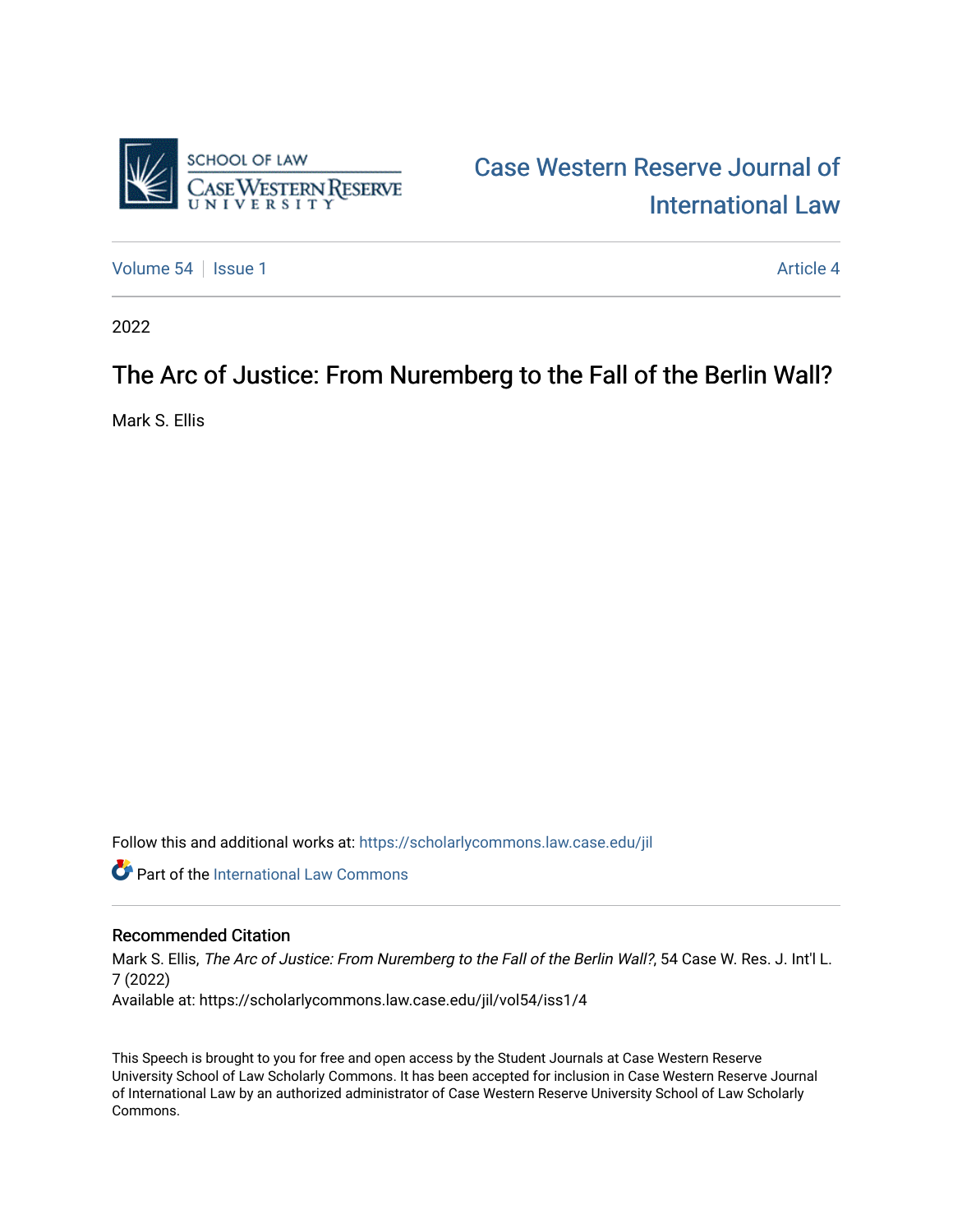# THE ARC OF JUSTICE: FROM Nuremberg to the Fall of THE BERLIN WALL†

#### *Mark S. Ellis*\*

I want to thank Michael Scharf for the invitation. As we know, he is a giant in the field of international law, and I so value his friendship.

When contemplating what to say today, I reflected on the panel topics that we are discussing: pursuit of peace and human rights, the War on Terror, Nuremberg, war crimes prosecutions. In doing so, my mind kept returning to an event that took place thirty-two years ago in November 1989: the fall of the Berlin Wall.

There is, for me, a nexus between that event and the present state of international law. It also brought back poignant memories of events that changed the course of my professional life.

In November 1989, I was in East Berlin. It was the week that the Berlin Wall fell. Just one night before, Günter Schabowski, the head of East Berlin's communist party, had unwittingly announced that the border was open. $<sup>1</sup>$ </sup>

Below, in the streets of East Berlin, an emotional scene unfolded as people swelled toward the border, to cross over into the West.

The next day I decided to make my own way through the *OstBahnhof* train station into West Berlin.

It was early morning and the sun rose over the Wall, an intimidating twelve-foot-high border fortification that stretched twenty-seven miles between East and West Berlin.

If Nuremberg represented the pinnacle of accountability and justice, then the Berlin Wall was by far the most notorious post-war emblem of injustice.

I remember pressing my hand against the Wall and marvelling that this brick-and-mortar symbol of terror and intimidation was disintegrating—both figuratively and literally. Cracks were already appearing.

<sup>†</sup> This article is adapted from the author's keynote speech presented during lunch at the annual Frederick K. Cox International Law Center Symposium. The 2021 Symposium titled *The Academy and International Law: A Catalyst for Change and Innovation* took place on September 24 & 25, 2021 at Case Western Reserve University School of Law in Cleveland, Ohio.

<sup>\*</sup> Dr. Mark S. Ellis is the Executive Director of the International Bar Association, London, England.

<sup>1.</sup> *One Little Word*, THE ECONOMIST (Nov. 7, 2015), https://www.economist .com/obituary/2015/11/07/one-little-word [https://perma.cc/Z89E-GSS3].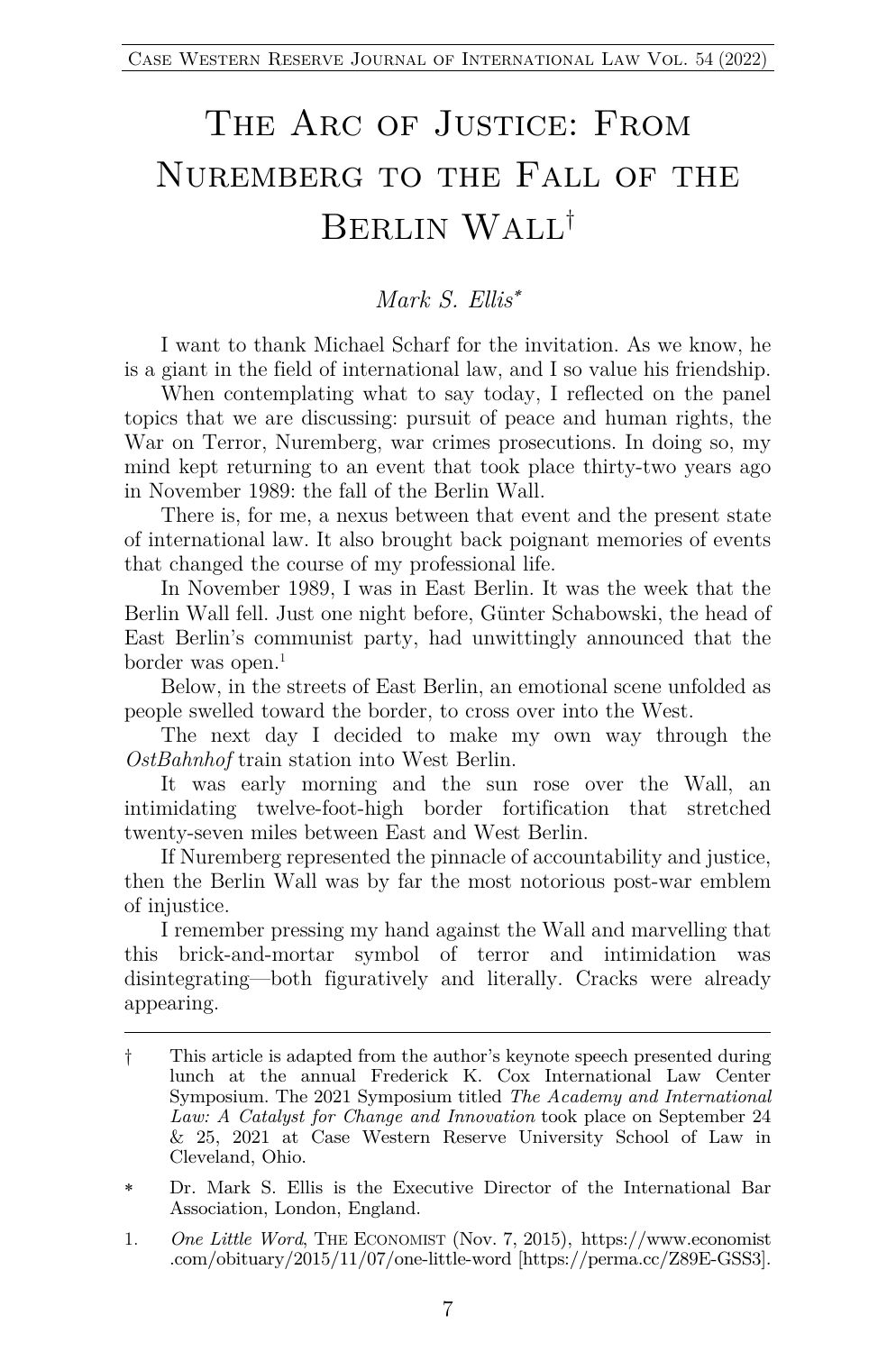I somehow got the attention of a young East German guard patrolling the so-called 'no man's land' between East and West. I slipped him a \$10 bill through a crack in the Wall. In 1989, that would have equalled a hefty paycheck.

I motioned for him to throw his military cap over to me, which he did. Here it is, still with his name inked inside.

That historic moment, and the face of that young soldier, is etched in my mind. He was about my age, and I often wonder how his life turned out. So much was about to change. A door to freedom had opened, and we were on the cusp of a transformation that would soon engulf all of Eastern Europe.

It signified the end of the Cold War and the beginning of a "new kind of peace."2 In the words of Paul Krugman, it was "one of history's miracles."<sup>3</sup>

The fall of the Berlin Wall also signalled the resurrection of the Nuremberg Principles and their focus on accountability. The Principles make clear that "[a]ny person who commits an act which constitutes a crime under international law is responsible therefor and liable to punishment."4

Before the fall of the Wall, East German citizens wishing to leave faced the so-called *Schießbefehl*—"the shooting order." This encompassed various formal or informal orders and regulations mandating that soldiers at the border shoot those daring to flee.<sup>5</sup>

Many of us may not be aware, but a year after the dissolution of East Germany the first of the so-called *Mauerschützenprozesse*—"the

<sup>2.</sup> Ivan Krastev & Mark Leonard, *Europe's Shattered Dream of Order—How Putin Is Disrupting the Atlantic Alliance*, FOREIGN AFFS., May–June 2015, at 48.

<sup>3.</sup> Paul Krugman, *What's the Matter With Europe?*, N.Y. TIMES (May 21, 2018), https://www.nytimes.com/2018/05/21/opinion/europe-euro-demo cracy-wrong.html [https://perma.cc/9FDV-ABX6].

<sup>4.</sup> Int'l L. Comm'n, Principles of International Law Recognized in the Charter of the Nürnberg Tribunal and in the Judgment of the Tribunal, princ. I, Rep. of the Int'l Law Comm'n on the Work of Its Second Session, U.N. Doc. A/1316 (1950), *reprinted in* [1950] 2 Y.B. Int'l Law Comm'n 191, U.N. Doc. A/CN. 4/SER.A/1950/Add.1. The Principles also stress that "[t]he fact that a person who committed an act which constitutes a crime under international law acted as Head of State or responsible Government official does not relieve him from responsibility under international law." *Id*. at princ. III.

<sup>5.</sup> The number of deaths remains unclear. At least 140 Mauertote—"deaths at the Berlin wall"—are confirmed, but some put the number up to several hundreds. *Victims of the Wall*, BERLIN, https://www.berlin.de/mauer/en/ history/victims-of-the-wall/ [https://perma.cc/E93E-GPQW].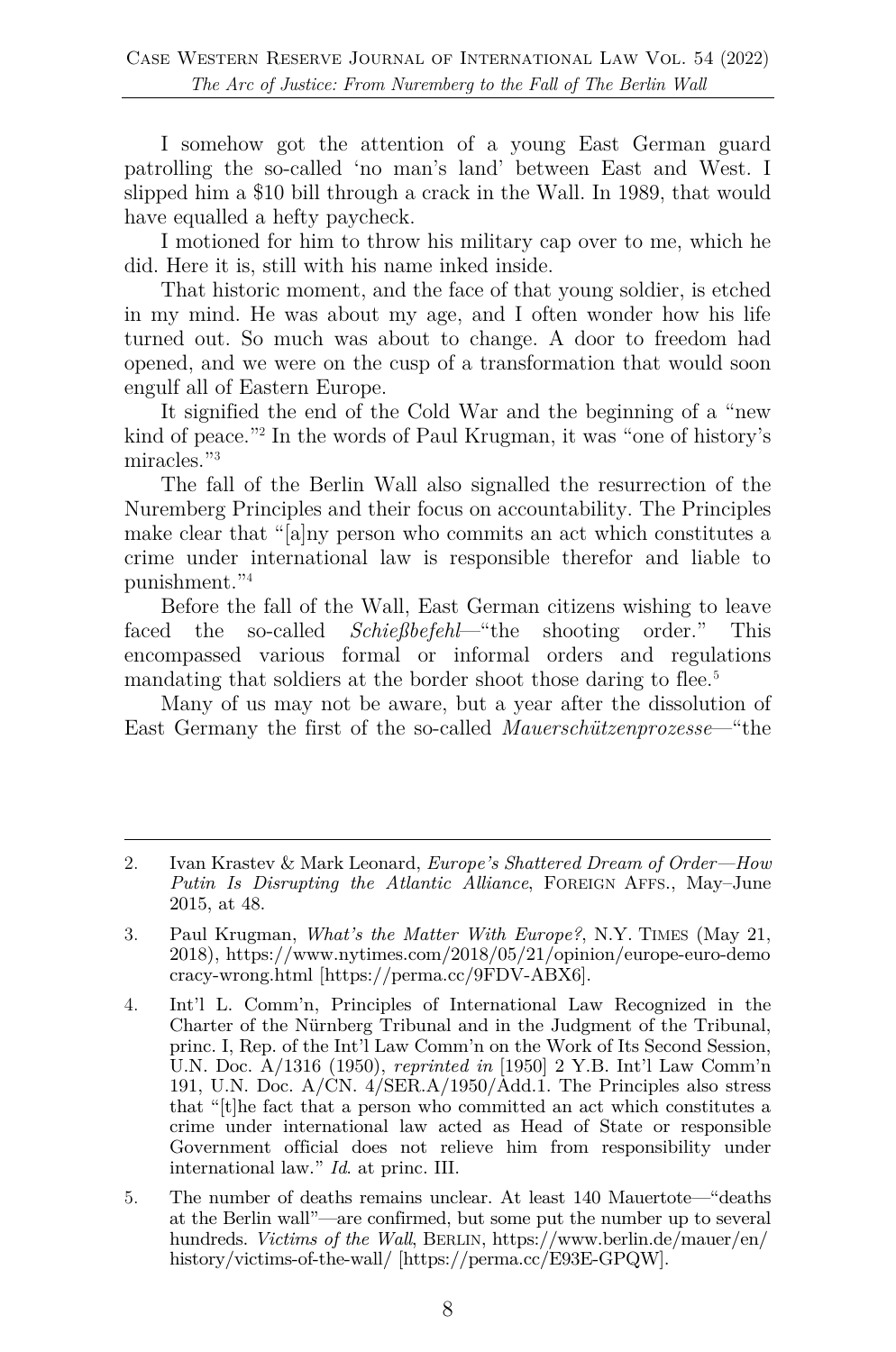trials of the 'Wall-shooters'"—started.6 This series of 112 trials brought 246 defendants before various German courts and lasted until 2004.7

Among the accused were not only border guards but also members of the Politburo, as well as the military and political leadership, including Erich Honecker, the head of state, and Erich Mielke, the head of the Ministry for State Security and the infamous Stasi. 8

Berlin and Nuremberg—two German cities that mark a titanic ideological shift in world affairs.

Having emerged from a history of repression twice (1945 and 1989<sup>9</sup>), Germany would craft new legal and constitutional arrangements where the international legal order was reimagined to include accountability

<sup>6.</sup> Marc Fisher, *On Trial for Death at Berlin Wall*, WASH. POST (Sept. 10, 1991), https://www.washingtonpost.com/archive/politics/1991/09/10/ontrial-for-death-at-berlin-wall/970c5cad-09a7-4775-881b-a0f7f01bff57/ [https://perma.cc/8SAB-23PA].

<sup>7.</sup> Eike Frenzel, *Mauerschützenprozesse—Die Grenze des Rechtsstaats* [Wall Guards Trials*—*The Limit of the Rule of Law], DER SPIEGEL (Nov. 7, 2014), https://www.spiegel.de/geschichte/mauerschuetzen-prozesse-brac hten-den-rechtsstaat-an-seine-grenzen-a-1000949.html [https://perma.cc /92WJ-2K9A].

<sup>8.</sup> William Tuohy, *Honecker Jailed, Will Face Treason Trial: East Germany: Three Associates of the Ousted Communist Chief Are Also Charged*, L.A. TIMES (Jan. 30, 1990, 12:00 AM), https://www.latimes.com/archives/laxpm-1990-01-30-mn-1149-story.html [https://perma.cc/4LNE-M6Z6]. The German Supreme Court allowed the trials based on the premise that killing fleeing people constituted a criminal offence—even in Eastern Germany. While it acknowledged the existence of regulations mandating the use of force, it found that those needed to be interpreted in a human-rightsfriendly way. If such an interpretation would not have been possible, then the killing of fleeing people would have been even less justified. In the German judicial literature, the decision was heavily criticized based on concerns around retroactivity. However, the German Constitutional Court, in 1995, did not find a violation of the prohibition of retroactive application of law, and neither did the European Court of Human Rights in 2001—the year the International Criminal Court came into existence. BVerFG, 2 BvR 1851, 1853, 1875 & 1852/94, Oct. 24, 1996, ¶¶ 1, 13, 15, 111, https://www.bundesverfassungsgericht.de/SharedDocs/Entscheidungen/D  $E/1996/10/rs19961024$  2bvr185194.html [https://perma.cc/X5JX-4E75]; Streletz v. Germany, App. Nos. 34044/96, 35532/97 & 44801/98, Eur. Ct. H. R. 11–12 (2001).

<sup>9.</sup> Richard Popplewell, *The Stasi and the East German Revolution of 1989*, 1 CONTEMP. EUR. HIST. 37, 50 (1992). Germany did, after WWI, briefly manage to establish a democracy in the form of the Weimarer Republik until 1933. Paul Bookbinder, *Choices and Consequences in Weimar Germany*, FACING HIST., https://www.facinghistory.org/weimar-republicfragility-democracy/readings/choices-and-consequences [https://perma.cc/ DEP9-CV78].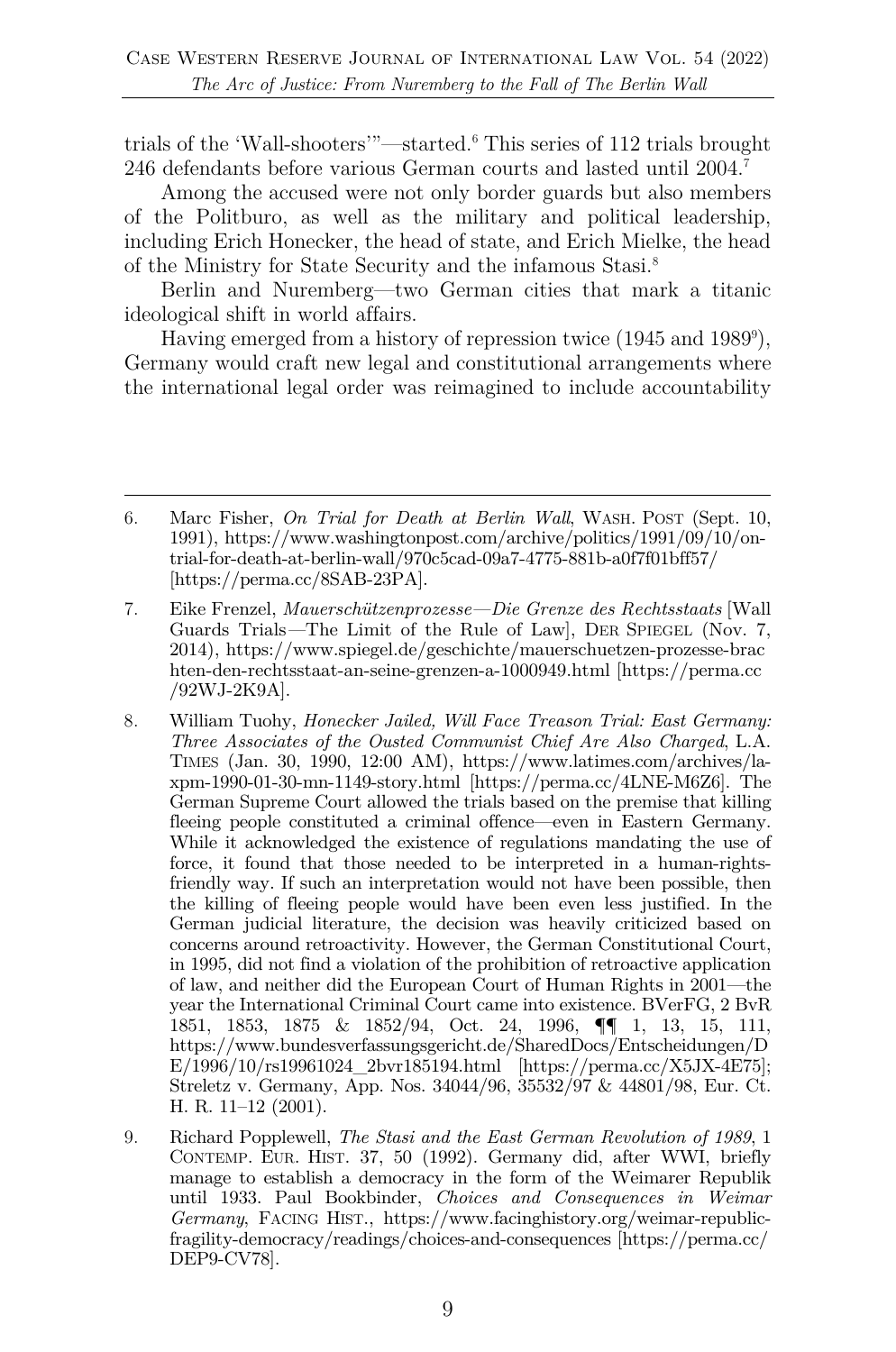and punishment for governments and individuals who flagrantly violated the sanctity of human rights.10

Nuremberg, previously the rallying ground of the Nazi Party's most infamous propaganda event, the annual *Reichsparteitag*, <sup>11</sup> would represent a shift whereby protecting the sovereignty of the state became secondary to protecting the human rights afforded to individuals.<sup>12</sup> States would, in principle, be held accountable for violating the rights even of their own citizens. World War II ushered in a number of accountability mechanisms to ensure there would be no impunity for gross violations of human rights and mass atrocities.

When the Berlin Wall fell, a covenant among nations was renewed to uphold universal standards of justice to ensure that international crimes would not go unpunished.13

In the post-1989 era, we witnessed in the words of Anthony Loyd, the beginning of "a golden age of international justice."14

- 11. Thornton Sinclair, *The Nazi Party Rally at Nuremberg*, 2 PUB. OP. Q. 570, 570 (1938).
- 12. Henry T. King, *Nuremberg and Sovereignty*, 28 CASE W. RSRV. J. INT'L L. 135, 135, 137 (1996).
- 13*. See* Mark S. Ellis, *Combating Impunity and Enforcing Accountability as a Way to Promote Peace and Stability—the Role of International War Crimes Tribunals*, 2 J. NAT'L SEC. L. & POL'Y 111, 119–20 (2006).
- 14. Anthony Loyd, *25 Years on from Srebrenica, Has the World Lost Interest in Hunting War Criminals?*, TIMES (London) (July 16, 2020, 5:00 PM), https://www.thetimes.co.uk/article/25-years-on-from-srebrenica-has-theworld-lost-interest-in-hunting-war-criminals-f5lz3l2pm [https://perma.cc /PG99-AH3V].

<sup>10.</sup> After WWII, a series of conventions followed: the Genocide Convention, the Geneva Conventions, the Convention against Torture, and the prohibition (although not a convention) of crimes against humanity. These conventions and prohibitions aim to identify and prevent crimes that shock the conscience of humanity. Today, they are binding customary international law and mark a legal prohibition on granting impunity for atrocity crimes. Convention on the Prevention and Punishment of the Crime of Genocide art. 1, Dec. 9, 1948, 78 U.N.T.S. 277; Convention for the Amelioration of the Condition of the Wounded and Sick in Armed Forces in the Field, Aug. 12, 1949, 75 U.N.T.S. 31; Convention for the Amelioration of the Condition of Wounded, Sick and Shipwrecked Members of the Armed Forces at Sea, Aug. 12, 1949, 75 U.N.T.S. 85; Convention Relative to the Treatment of Prisoners of War, Aug. 12, 1949, 75 U.N.T.S. 135; Convention Relative to the Protection of Civilian Persons in Time of War, Aug. 12, 1949, 75 U.N.T.S. 287; Convention Against Torture and Other Cruel, Inhuman or Degrading Treatment or Punishment, Feb. 4, 1985, 1465 U.N.T.S. 85. There is currently a draft Convention on the Prevention and Punishment of Crimes Against Humanity before the 6th Committee of the U.N. General Assembly. Rep. of the Sixth Comm. on Crimes Against Humanity, ¶ 7, U.N. Doc. A/75/427 (2020).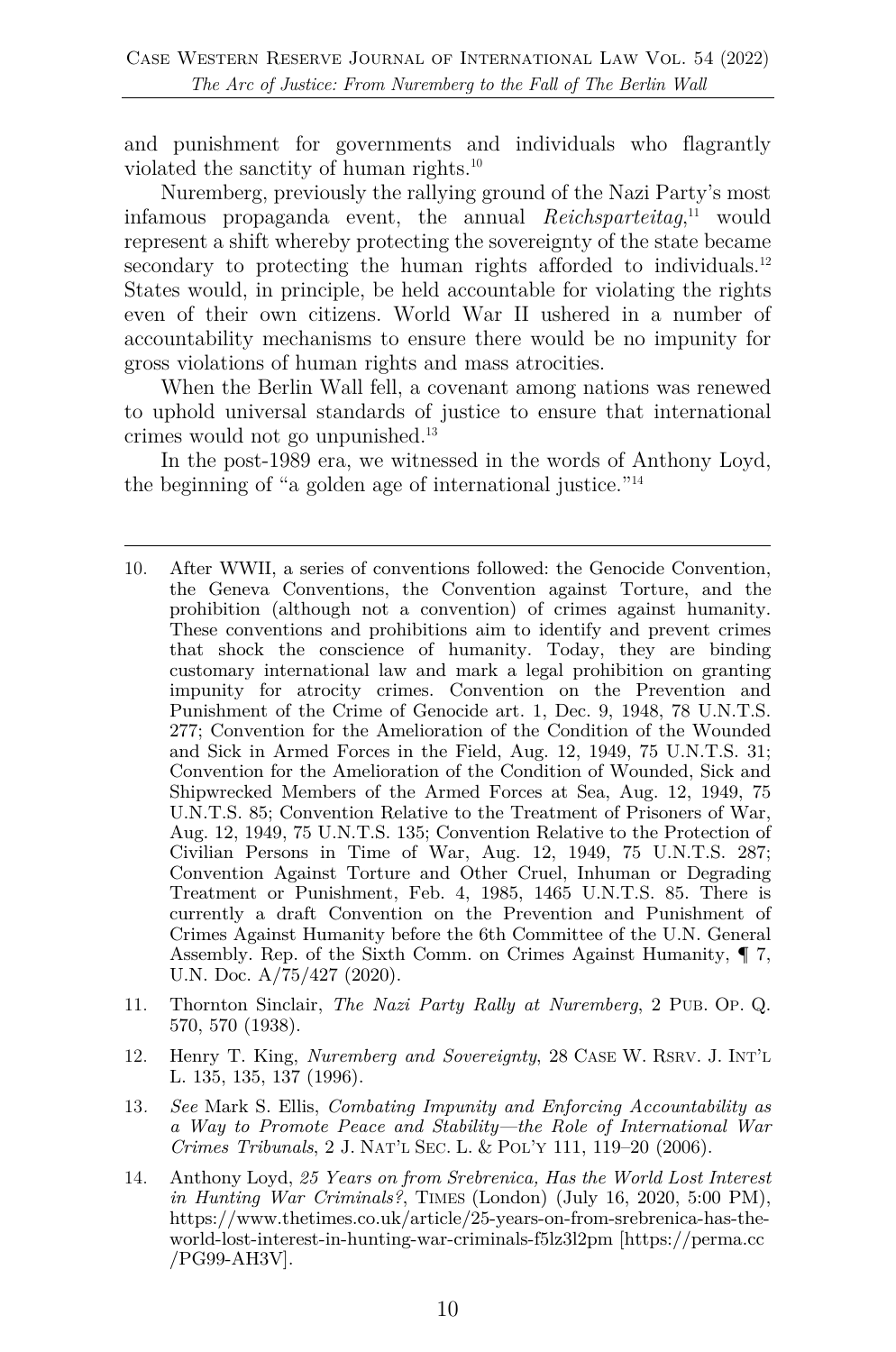Of course, atrocities occurred at a staggering rate. The horrors witnessed in the former Yugoslavia, Rwanda, Sierra Leone, East Timor, Iraq, and elsewhere accelerated efforts to create additional accountability mechanisms to combat impunity for atrocity crimes.15

In a unique international collaboration, mechanisms to support accountability proliferated with the creation of international, regional, and national war crimes tribunals.16

But the golden age of international justice is facing significant challenges. Notwithstanding some remarkable initiatives—such as those being led by Leila Sadat on crimes against humanity; $17$  the International, Impartial and Independent Mechanism ("IIIM");<sup>18</sup> and the more aggressive position on universal jurisdiction taken by states such as  $Germanv^{19}$  and the Netherlands<sup>20</sup>—I am concerned that an apathy towards justice and accountability may be taking hold, that the commitment to end impunity and enhance accountability is waning.

I worry about the effectiveness of the International Criminal Court. It is in a perilous state. $21$ 

I worry about the uncertainty of universal jurisdiction when today many countries have constructed barriers that have drastically weakened the principle. I worry about the dismantling of the responsibility to protect. $22$ 

- 15. Jane E. Stromseth, *Pursuing Accountability for Atrocities After Conflict: What Impact on Building the Rule of Law*, 38 GEO. J. INT'L L. 251, 251– 53, 267 (2007).
- 16. *E.g*., Rome Statute of the International Criminal Court, July 1, 2002, 2187 U.N.T.S. 3 (establishing the International Criminal Court); S.C. Res. 955 (Nov. 8, 1994) (establishing the International Criminal Tribunal for Rwanda); S.C. Res. 827 (May 25, 1993) (establishing the International Criminal Tribunal for the former Yugoslavia).
- 17. Leila Nadya Sadat & Douglas Pivnichny, *Towards a New Global Treaty on Crimes Against Humanity*, EJIL TALK! (Aug. 5, 2014), https://www. ejiltalk.org/towards-a-new-global-treaty-on-crimes-against-humanity/ [https://perma.cc/XX24-ER9L].
- 18. *Mandate*, INT'L, IMPARTIAL & IND. MECHANISM, https://iiim.un.org/man date [https://perma.cc/GA9P-CWBZ].
- 19. HUM. RTS. WATCH, THE LEGAL FRAMEWORK FOR UNIVERSAL JURISDICTION IN GERMANY 1 (2014).
- 20. HUM. RTS. WATCH, THE LEGAL FRAMEWORK FOR UNIVERSAL JURISDICTION IN THE NETHERLANDS 1 (2014).
- 21. Douglas Guilfoyle, *Part I—This Is Not Fine: The International Criminal Court in Trouble*, EJIL TALK! (Mar. 21, 2019), https://www.ejiltalk.org /part-i-this-is-not-fine-the-international-criminal-court-in-trouble [https://perma.cc/AYE5-XMYB].
- 22. *See* Mark Ellis, Executive Director, Int'l Bar Ass'n, 10th Annual Ruth Steinkraus-Cohen International Law Lecture: The Decline of Universal Jurisdiction—Is it Reversible? (Feb. 22, 2012).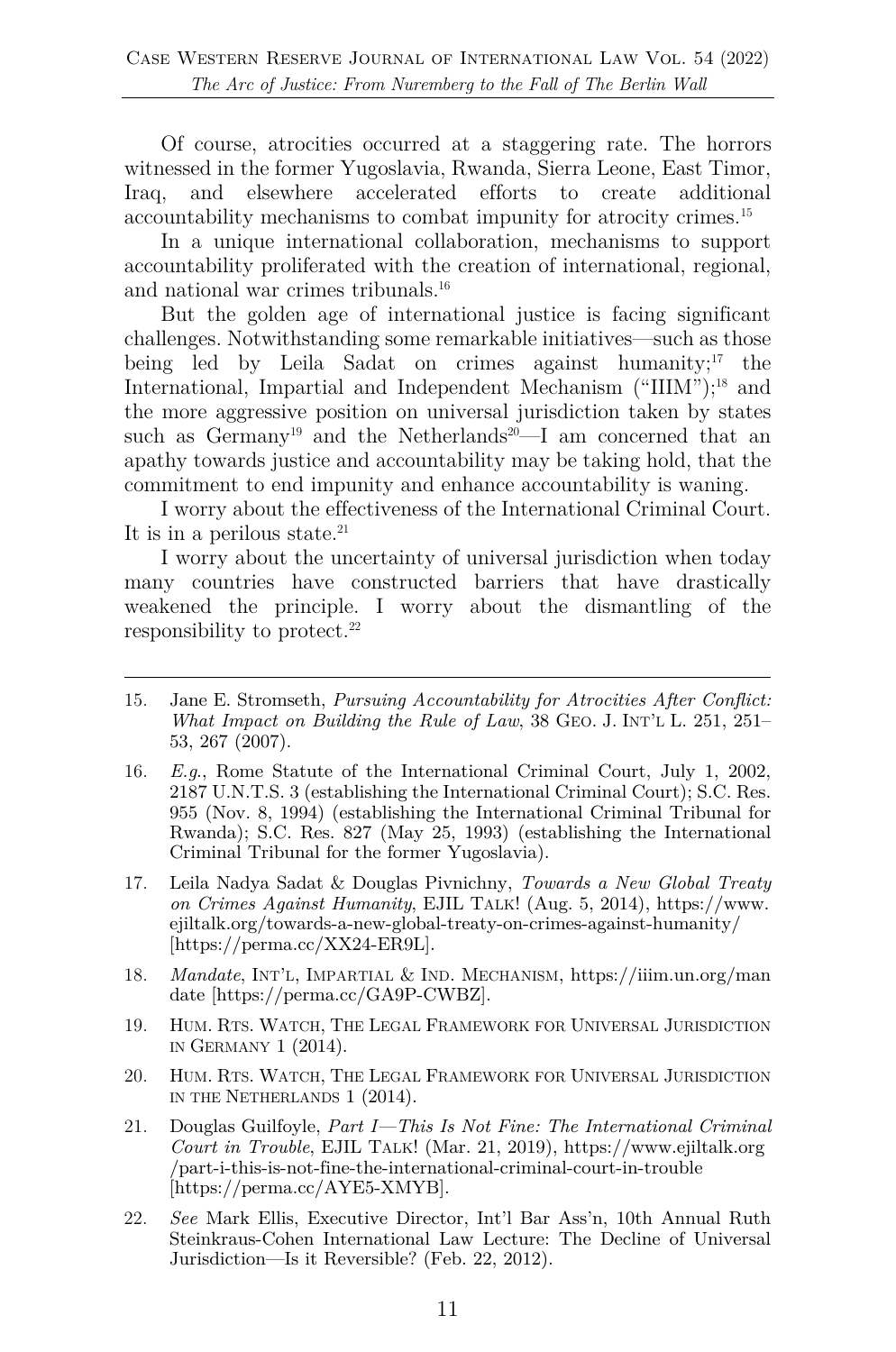I worry about countries, particularly the United States, that fail to bring to justice their own citizens who commit atrocities.<sup>23</sup> It is unconscionable that there has been no accountability for the policies adopted by the United States in its so-called 'war on terror' and that the prison at Guantánamo Bay still exists twenty years after  $9/11.^{24}$ 

I worry that basic legal standards and procedures are not sufficient to deter the arbitrary exercise of broad discretionary power by governments—power that is too often aimed at eroding basic human rights.

And I worry about the dramatic rise in nationalism across the globe. Characterized by an 'us versus them' mentality, this sinister and toxic ideology is draped in xenophobia, venomous intolerance, and a weaponized hatred of others.<sup>25</sup>

It has led to an expanded network of physical barriers across Europe, a continent that now is surrounded and divided by more concrete and barbed-wire walls than at the height of the Cold War.<sup>26</sup>

- 24. *See* Matthew Duss, *U.S. Foreign Policy Never Recovered from the War on Terror*, FOREIGN AFFS. (Oct. 22, 2020), https://www.foreignaffairs.com /articles/afghanistan/2020-10-22/us-foreign-policy-never-recovered-war-terr or? [https://perma.cc/K5KR-CCAE].
- 25. Andreas Wimmer, *When Nationalism Works—And Why It Isn't Going Away*, FOREIGN AFFS. (Mar.–Apr. 2019), https://www.foreignaffairs.com /articles/world/2019-02-12/why-nationalism-works [https://perma.cc/4L YH-CH3J].
- 26. Hannah Lucinda Smith, *Barriers and Barbed Wire Go Up Across Europe to Keep Out Migrants*, SUNDAY TIMES (Aug. 29, 2021, 12:01 AM), https:

<sup>23.</sup> Following the 9/11 attacks, there was an increase in government efforts to address terrorism and a more aggressive American foreign policy, prioritizing counterterrorism over human rights. As part of the efforts, the United States commenced a secret detention program under which suspected terrorists were held in CIA prisons, also known as black sites, outside the United States, where they were subjected to "enhanced interrogation techniques" that involved torture and other abuse. *See* AMRIT SINGH, GLOBALIZING TORTURE: CIA SECRET DETENTION AND EXTRAORDINARY RENDITION 5 (David Berry ed., Open Soc'y Founds. 2013). It is widely acknowledged that none of the high officials in charge of establishing the various programs have been held accountable for their actions during that period. The rendition, detention and interrogation program, which ran from 2002 to 2008, involved the use of black sites and torture techniques, approved by the George W. Bush Administration and used by the CIA. These methods, including waterboarding, were designed to 'condition' prisoners to provide information to interrogators and debriefers. In 2009, the CIA renounced the harsh interrogation techniques. *See, e.g*., Margot Williams, *Architect of CIA's Torture Program Testifies*  Just Yards from Accused 9/11 Plotter He Waterboarded, THE INTERCEPT (Jan. 21, 2020, 4:23 PM), https://theintercept.com/2020/01/21/911-trialcia-torture-guantanamo/ [https://perma.cc/E4N6-PDD8]. Later, in 2014, the Senate's torture report found that the program was a violation of U.S. and international law. *See* S. REP. NO. 113-288 (2014).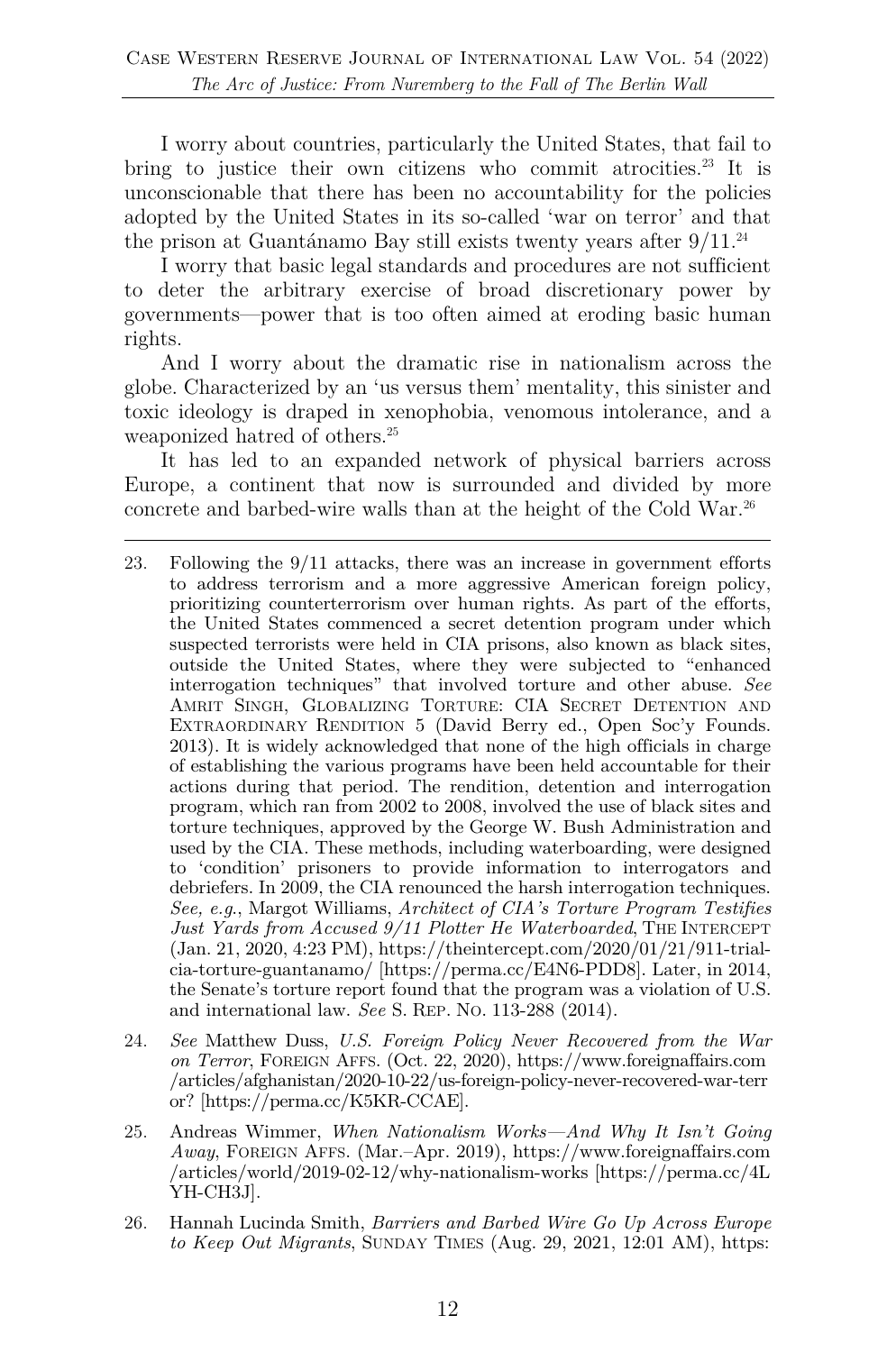Nationalism also leads to the dismissal of truth and the subordination of facts. This, in turn, weakens key concepts of accountability and justice.

I find some of the most disturbing evidence of this trend occurring in a region that I lived and worked in for many years—the former Yugoslavia.

You would think that twenty-six years after the events of Srebrenica in July 1995, $^{27}$  the denial of those events would be a relic of Yugoslavia's dark past. It is not.

The genocide of Srebrenica—the first genocide in Europe since World War II<sup>28</sup>—is an unquestionable fact. The extermination of more than 8,000 Muslim men and boys as they fled the U.N.-protected 'safe area' is today "an established part of modern history, detailed as irrefutable fact."29

But, for nationalists, it is not. The commonly held truth we yearn for in the former Yugoslavia remains elusive. Less than fifty percent of the Serbian population believe that the Srebrenica massacre happened; of those who do acknowledge the event, less than forty percent believe it was a crime.30 And the nationalist attack on the truth is besetting Bosnia in new, innovative ways.

This summer, a report by a so-called 'Independent International Commission of Inquiry'31 entitled *The Concluding Report on Sufferings of All People in the Srebrenica Region Between 1992–1995* has lit new flames of hate and denial.<sup>32</sup>

//www.thetimes.co.uk/article/barriers-and-barbed-wire-go-up-across-eur ope-to-keep-out-migrants-q26k2nnfb [https://perma.cc/23Y5-CWMJ].

- 30. *Id.*
- 31. Menachem Z. Rosensaft, *Deceptive Report Escalates Srebrenica Genocide Denial Campaign*, JUST SEC. (July 29, 2021), https://www.justsecurity.or g/77628/deceptive-report-escalates-srebrenica-genocide-denial-campaign/ [https://perma.cc/B9KX-XDF7**]**. Gideon Greif, an Israeli 'scholar,' has been known to whitewash and manipulate history in favor of Serbs. He has been known to greatly exaggerate the number of Serbs who were killed in World War II, and often frames Serbs as the victims of atrocities, even when they were the perpetrators. *Id*.
- 32. *Id.* The report came at the behest of genocide-denying Serb leaders and was headed by Gideon Greif. The report concludes that "after a thorough investigation . . . neither the individual crime of genocide nor genocide in general took place in Srebrenica" and that "there is no indication that there was a special intent to commit genocide. Furthermore, no substantial part of the protected group of Muslims in Bosnia was destroyed." GIDEON GREIF ET AL., CONCLUDING REPORT OF THE INDEPENDENT INTERNATIONAL COMMISSION OF INQUIRY ON SUFFERING OF

<sup>27.</sup> Loyd, *supra* note 14.

<sup>28.</sup> *Id.*

<sup>29.</sup> *Id.*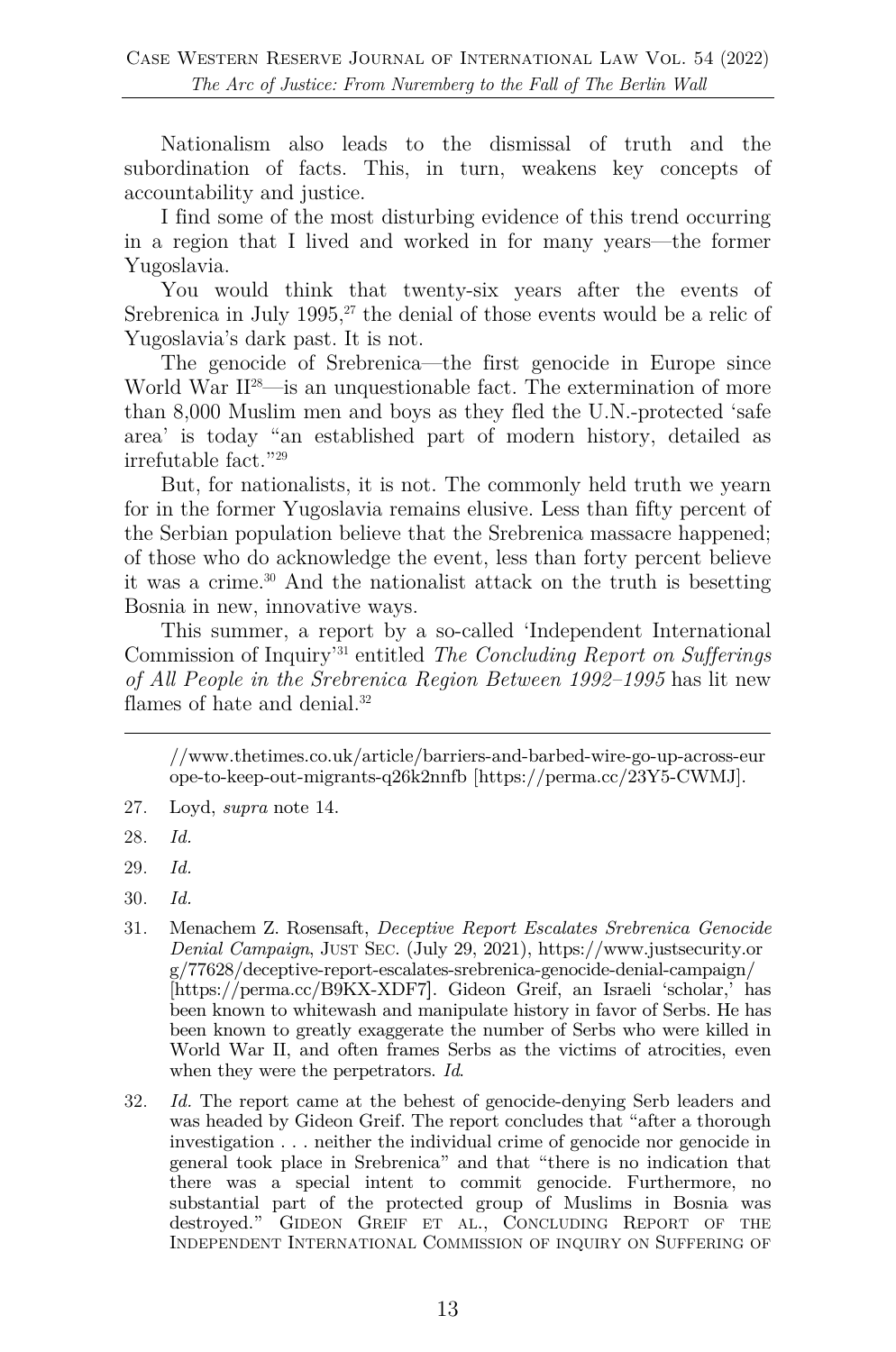The report disregards the rulings of the International Criminal Tribunal for the Former Yugoslavia as "politically biased" and "illegitimate," while using the dissents from the cases to justify the authors' positions.33 The report also criticizes other tribunals, including the International Military Tribunal at Nuremberg.<sup>34</sup>

Other instances of state denials of genocide and atrocities prevail.<sup>35</sup>

The values and ideas that have been the foundation of the international order since Nuremberg and were celebrated and reinforced with the fall of the Berlin Wall are in jeopardy.

I do not have all the answers to this troublesome trend. However, I do think civic education offers one important remedy.

There is an agonizing decline in citizens' knowledge and appreciation of the sanctity of human rights. Civic education can counter this decline and the ideologies that denigrate human rights.

There is a clear correlation—an inverse one—between educational attainment and awareness and support for nationalistic parties and movements. In the last elections in Sweden, France, Britain, Hungary, Germany and the United States, the level of education was a predictor of populist support.36 A higher level of education and civic awareness ensures a more liberal, multicultural worldview.

ALL PEOPLE IN THE SREBRENICA REGION BETWEEN 1992 AND 1995, at 86. (2021).

- 33. Rosensaft, *supra* note 31.
- 34. *Id.*
- 35. For example, the government of Pakistan continues to refuse to label the 1971 mass killings in Bangladesh a genocide. *See* Mark Dummett, *Bangladesh War: The Article That Changed History*, BBC (Dec. 16, 2011), https://www.bbc.com/news/world-asia-16207201 [https://perma.cc /KZ3C-3P65]. Similarly, the Turkish government refuses to call the killings of hundreds of thousands of Armenians under the Ottoman Empire during World War I a genocide—a crime affirmed by the vast majority of historians, countries and several international bodies. The Armenian Genocide denial is a constant matter of Turkish foreign policy, and the Turkish government relentlessly attacks diverging opinion. *See How Genocide Denial Warps Turkish Politics*, THE ECONOMIST (Nov. 9, 2009), https://www.economist.com/europe/2019/11/07/how-genocide-denial-war ps-turkish-politics [https://perma.cc/9MUQ-GJSG]. In Congo, there remains a campaign to deny the Rwanda genocide. An alternate history, widely accepted in Congo, is that Paul Kagame, who is now Rwanda's President, "organised a fake genocide of his own people." *From Congo to the Capitol, Conspiracy Theories are Surging*, THE ECONOMIST (Sept. 4, 2021), https://www.economist.com/international/2021/09/04/from-congoto-the-capitol-conspiracy-theories-are-surging [https://perma.cc/M7QY-GF2R].
- 36. Carla Norrlof, *Educate to Liberate—Open Societies Need Open Minds*, FOREIGN AFFS. (Mar.–Apr. 2019), https://www.foreignaffairs.com/articles /2019-02-12/educate-liberate [https://perma.cc/K7WS-G2RU]. Education matters. It was the critical factor in those voters in the United States who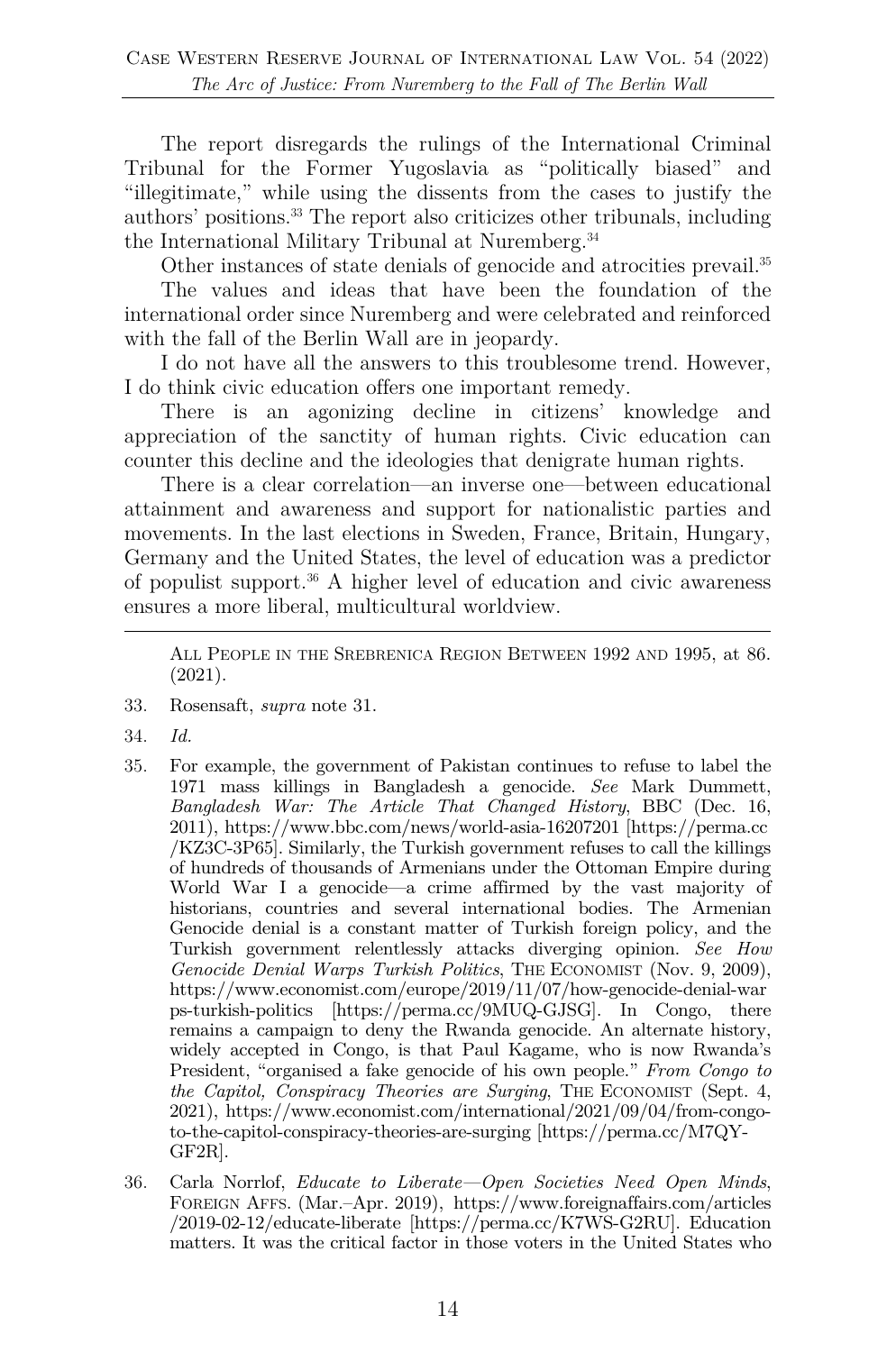It would be a mistake to dismiss the current rise of nationalism as short-term or benign. It is not.

Law can be a weapon of domination and oppression, or an instrument of social cohesion. Lon Fuller was right when he said that law is about the moral good.37 It should be swathed in norms of justice.

I remember a history class during my freshman year at university. In *The Open Society and Its Enemies*, published in 1945, the philosopher Karl Popper warned of totalitarian ideology in the post-WWII period.<sup>38</sup>

The problems he wrote about are now manifest. But a structured and innovative public campaign aimed at demonstrating why international justice should be upheld can help change that.

Here, again, I mention Dean Scharf. In cooperation with the International Bar Association and Leiden Law School, under the leadership of Carsten Stahn, we launched the International Bar Association ("IBA") ICC Moot Court Competition in 2017.39 This innovative educational experience is focused on international criminal law and is now one of the most prestigious moot court competitions in the world. A total of 1,900 students, from over fifty countries, have participated.40 Dean Scharf has played an indispensable role in its success.

There is more that can be done. I am calling on the United States, European and other law schools with an interest in promoting awareness of international justice among young students to join in a new educational program. The program will be centred on a series of essay contests asking students around the globe to articulate their views on international justice. In turn, the students will be eligible for scholarship awards, publishing opportunities and recognition through the IBA and partner law schools. The IBA will finance the program.

This proposed program would support the focus of the United Nations on international law education in combatting impunity.<sup>41</sup>

voted for Donald Trump in 2016. Nate Silver, *Education, Not Income, Predicted Who Would Vote for Trump*, FIVETHIRTYEIGHT (Nov. 22, 2016, 2:53 PM), https://fivethirtyeight.com/features/education-not-income-pred icted-who-would-vote-for-trump/ [https://perma.cc/V4RQ-LY2H].

- 37. *See* LON L. FULLER, THE MORALITY OF LAW (1969).
- 38. *See* KARL POPPER, THE OPEN SOCIETY AND ITS ENEMIES 482 (2d ed., 2020).
- 39. *IBA ICC Moot Court Competition*, INT'L BAR ASS'N, https://www.ibanet .org/ICC-Moot-Court-Competition [https://perma.cc/S43Z-W3UK].
- 40. *See generally News*, GROTIUS CTR. INT'L LEGAL STUD., https://iccmoot. com/news/ [https://perma.cc/XP3B-LB22].

41. *See* G.A. Res. 68/110, The U.N. Programme of Assistance in the Teaching, Study, Dissemination and Wider Appreciation of International Law (Dec. 18, 2013).